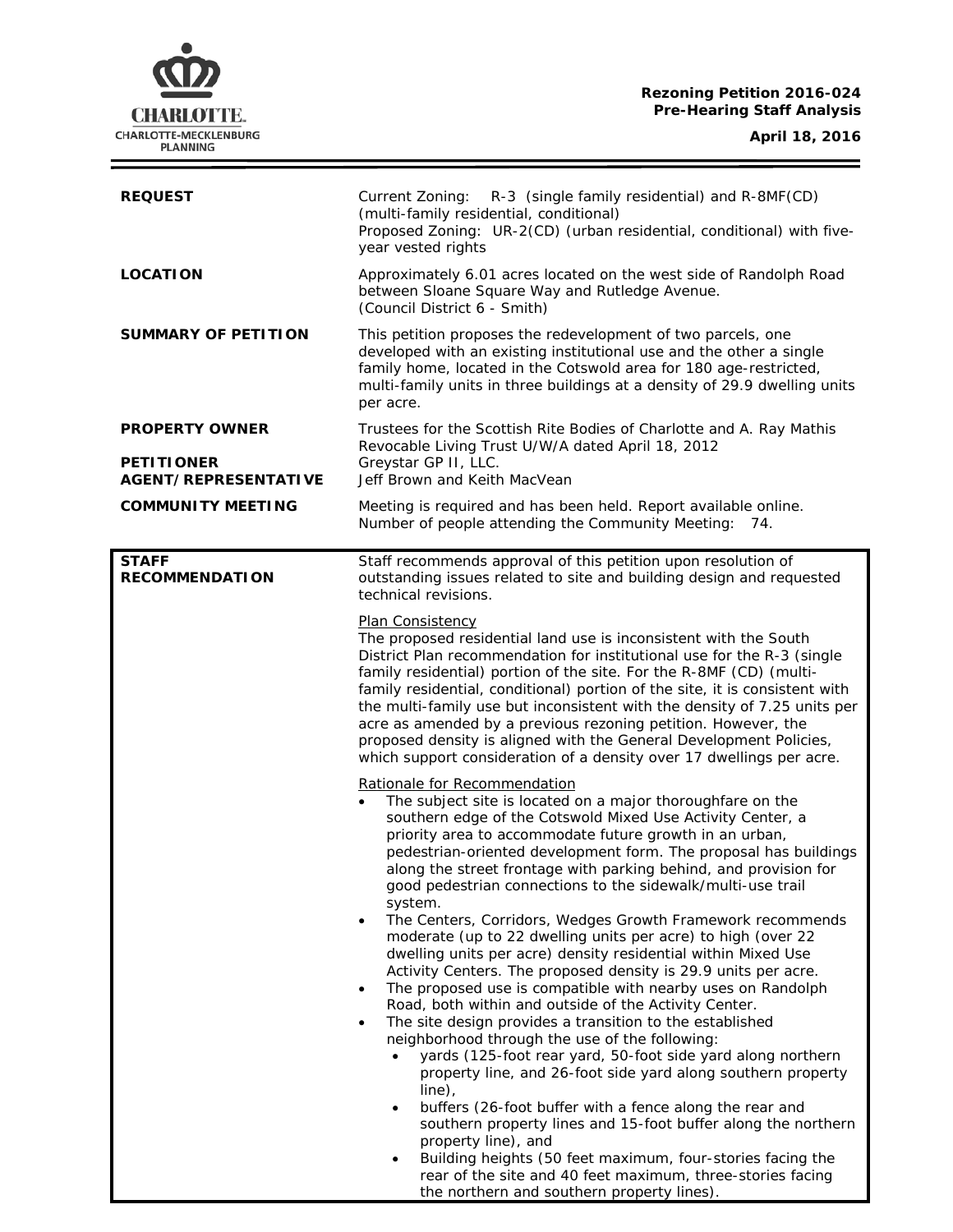## **PLANNING STAFF REVIEW**

### • **Proposed Request Details**

- The site plan accompanying this petition contains the following provisions:
- Allows the construction of up to 180 age-restricted multi-family dwelling units at a density of 29.9 units per acre.
- Limits the maximum height of the buildings to 50 feet for the four-story portions and 40 feet for the three-story portions. Limits the total number of buildings on the site to three.
- Specifies that 100% of the units shall have at least one occupant who is 55 years of age or older. Commits to the community publishing and adhering to policies and procedures that demonstrate intent to operate as "55 or older" housing and compliance with HUD's requirements for age verification.
- Specifies building materials and provides a number of building design and architectural standards.
- Provides access through two driveways to Randolph Road. The access points may be gated at locations to be determined during the permitting process. Parking is located behind the proposed buildings.
- Provides a 38-foot setback from the existing back of curb along Randolph Road where minimum required for the proposed district is 14 feet. The inner 20 feet of the setback may be utilized for private open space courtyards for ground floor units. A low decorative fence located at least two feet from the back of the sidewalk and not to exceed four feet may be used to enclose the courtyards.
- Specifies that balconies located on second and third floors may extend up to two feet into the 38-foot setback.
- Provides an eight-foot planting strip and 10-foot multi-use trail along the site's frontage on Randolph Road.
- Provides the following buffer and yards along the northern property line (abutting townhomes):
	- Buffer 15-foot "Class C" buffer with an eight-foot tall decorative opaque fence, utilizing existing trees and new trees. Buffers are not required by the Ordinance between multifamily developments.
	- Yard 50-foot side yard, with parking and maneuvering between the building and the buffer. Minimum Ordinance standard for UR-2 (urban residential) is five-foot side yard, equivalent multi-family zoning would require a ten-foot side yard.
- Provides the following buffer and yards along the southern property line (abutting Randolph Oaks Ct, single family):
	- Buffer 26-foot "Class C" buffer with an eight-foot tall decorative opaque fence extending along a portion of the buffer and utilizes existing trees and new trees. Buffers are not required in the UR (urban residential) districts, equivalent multi-family zoning would require a 25.5-foot wide "Class C" buffer with a fence.
	- Yard 26 foot side yard. Minimum Ordinance standard for UR-2 (urban residential) is five-foot side yard, equivalent multi-family zoning would require a ten-foot side yard.
- Provides the following buffer and yards along the eastern property line (abutting single family homes):
	- Buffer 26-foot "Class C" buffer with an eight-foot tall decorative opaque fence, utilizing existing trees and new trees. Buffers are not required in the UR (urban residential) districts, equivalent multi-family zoning would require a 25.5-foot wide "Class C" buffer with a fence.
	- Yard 125-foot rear yard, with parking and maneuvering between the building and the buffer. Minimum Ordinance standard for UR-2 (urban residential) is ten-foot rear yard, equivalent multi-family zoning would require a 40-foot rear yard.
- Specifies that retaining walls may be located within the proposed landscaped buffers.
- Specifies that accessory structures and uses such as parking areas, detached garages, dumpsters, and water quality facilities may be located within the established rear and side yards but outside of the buffers.
- Commits to an internal sidewalk network connecting the parking and buildings on the site to the multi-use trail along Randolph Road.
- Commits to a ground level amenity courtyard as usable open space for the residents with an area of at least 5,000 square feet.
- Restricts location of staging and timing of construction.

# • **Existing Zoning and Land Use**

• The majority of subject property is zoned R-3 (single family residential) but is developed with an allowed institutional/religious assembly use (Scottish Rite) built in 1979. The northern portion of the site is a parcel developed with a single family home built in 1953 that was zoned R-8MF (CD) (multi-family residential, conditional) in 1995 to allow the expansion of the abutting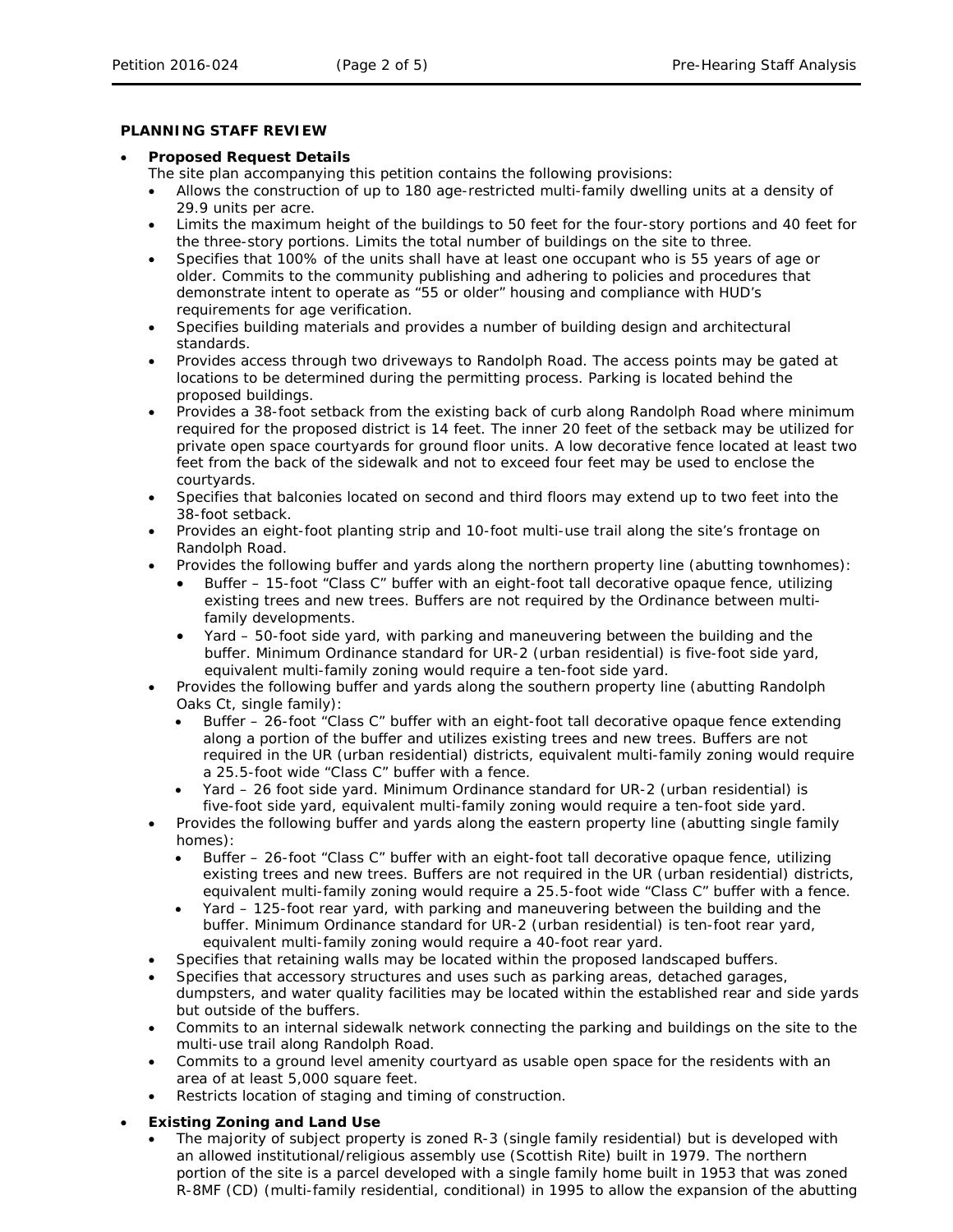townhome development.

- Abutting the subject property to the north is a townhome development zoned R-8MF (CD) (multi-family residential, conditional). Abutting the townhome development to the north and west is an apartment development in R-17MF (multi-family residential) zoning. One block further north across Sharon Amity Road is the Cotswold shopping center, zoned CC (commercial center).
- Abutting the site to the south is a small cul-de-sac of single family homes zoned R-4 (single family residential).
- West of the site, at the rear, are single family homes in R-3 (single family residential) zoning.
- Across Randolph Road, to the east, is an assisted living facility built in 1974 in R-3 (single family residential) zoning.
- Other uses across Randolph Road are Providence Baptist Church and single family detached homes zoned R-3 (single family residential) and the Waltonwood assisted living facility zoned INST (CD) (institutional conditional).
- See "Rezoning Map" for existing zoning in the area.

# • **Rezoning History in Area**

Recent rezonings approved in the area include:

- Petition 2015-097 rezoned 2.25 acres, located on the west side of Randolph Road and north of Sharon Amity Road, from CC (commercial center) to CC SPA (commercial center, site plan amendment) to allow for a small addition to the Harris Teeter retail use located in the Cotswold shopping center.
- Petition 2014-118 rezoned 2.21 acres, on the east side of Randolph Road and north of Sharon Amity Road, from B-1 (neighborhood business) to MUDD-O (mixed use development, optional) for a Publix retail use.
- Petition 2012-011 rezoned 8.44 acres, on Randolph Road south of the site and south of Wonderwood Drive, from UR-2(CD) (urban residential, conditional) to INST(CD) (institutional, conditional) for an assisted living facility with 125 beds.

## • **Public Plans and Policies**

- The *South District Plan* (1993) shows the majority of the subject property as institutional. The plan shows the northern portion of the site as multi-family residential at eight units per acre, as amended by rezoning petition 1995-024.
- The *General Development Policies* (GDP) provides policy guidance for evaluating proposed residential densities greater than four units per acre. The petition meets the *General Development Policies* locational criteria for consideration of over 17 dwellings per acre as illustrated in the table below.
- The *General Development Policies* also provide for consideration of additional factors when evaluating a higher density residential proposal. In this case, the provision of age-restricted senior living is considered to be an additional benefit.

| <b>Assessment Criteria</b>         | Density Category - over 17 dua |
|------------------------------------|--------------------------------|
| Meeting with Staff                 | l (Yes)                        |
| Sewer and Water Availability       | 2 (CMUD)                       |
| Land Use Accessibility             | $3$ (High)                     |
| <b>Connectivity Analysis</b>       | 3 (Medium)                     |
| <b>Road Network Evaluation</b>     | $1$ (Yes)                      |
| Design Guidelines                  | 4 (Yes)                        |
| Other Opportunities or Constraints | Yes - age restricted housing   |
| <b>Minimum Points Needed: 14</b>   | <b>Total Points: 14</b>        |

• The petition supports the *General Development Policies-Environment* by redeveloping an existing site in a developed area identified as a Mixed Use Activity Center, thereby minimizing further environmental impacts while accommodating growth.

# • **TRANSPORTATION CONSIDERATIONS**

The primary transportation goal for this site is to improve walkability and bicycle accommodations, which is achieved by providing a 10-foot multi-use path along the property frontage. There will not be significant traffic impacts based on the expected vehicle trip generation. The trips associated with the proposed use typically do not occur during peak hours. The trip generation estimate for the existing fraternal lodge is based on very limited data.

# • **Vehicle Trip Generation:** Existing Uses: 200 trips per day (based on a single family home and fraternal lodge). Current Zoning Entitlements: 210 trips per day (based on nine townhomes and 13 single family homes).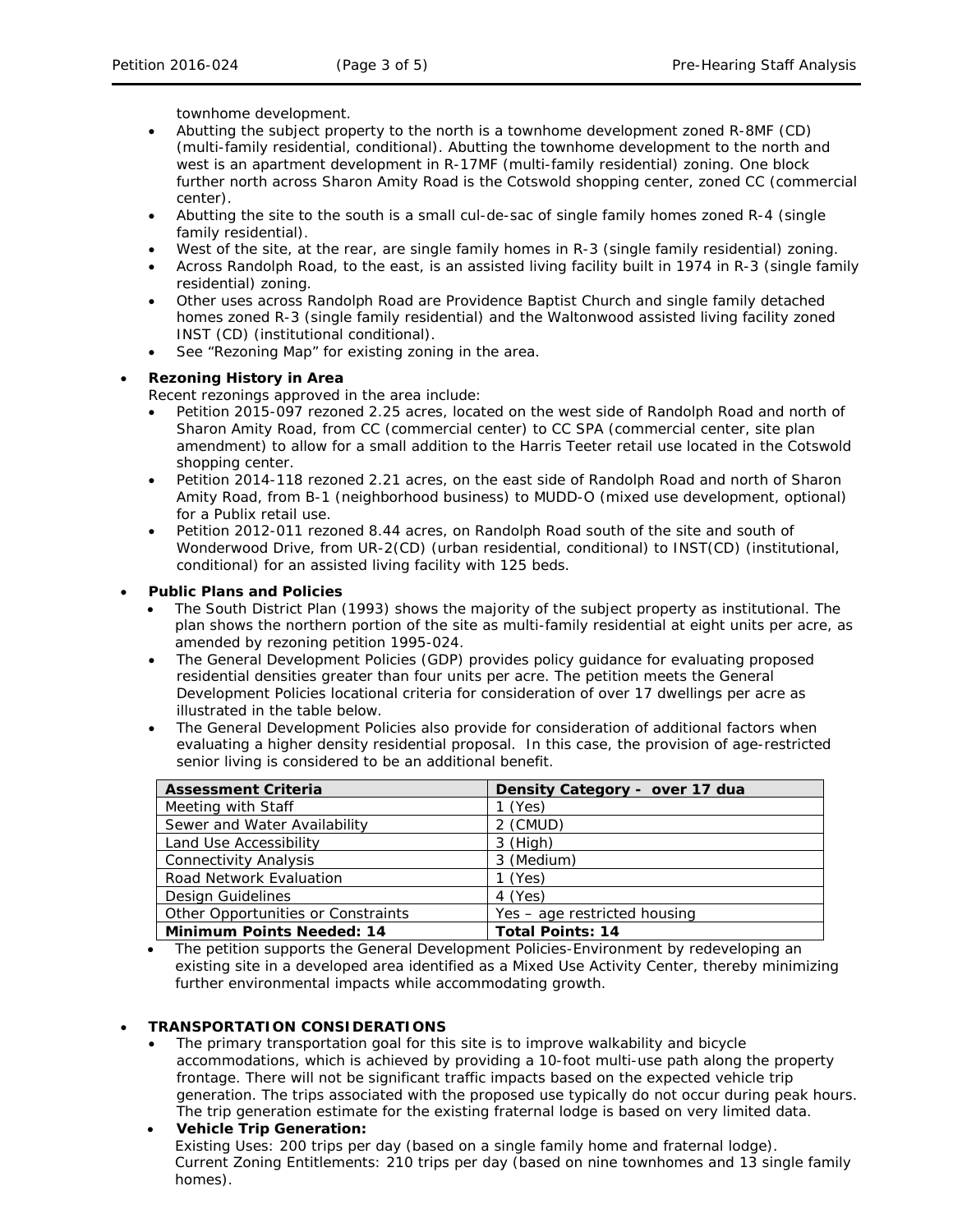Proposed Zoning: 620 trips per day (based on 180 age-restricted dwellings).

**DEPARTMENT COMMENTS** (see full department reports online)

- **Charlotte Area Transit System:** No issues.
- **Charlotte Department of Neighborhood & Business Services:** No issues.
- **Charlotte Fire Department:** No comments received.
- **Charlotte-Mecklenburg Schools:** The proposed multi-family units are age-restricted and not projected to generate any students.
- **Charlotte-Mecklenburg Storm Water Services:** No issues.
- **Charlotte Water:** See Advisory Comments, Note 13.
- **Engineering and Property Management:** No issues.
- **Mecklenburg County Land Use and Environmental Services Agency:** No comments received.
- **Mecklenburg County Parks and Recreation Department:** No issues.

## **OUTSTANDING ISSUES**

**Site and Building Design** 

- 1. Amend the proposed fence location to be along the inside edge of the buffers to reduce impacts to existing trees within the buffers.
- 2. Amend Note 5.d to specify that the fence will be located along the inner edge of the buffer along the western property line and amend the language to specify a 13-foot undisturbed tree save area within the buffer as indicated on the site plan and site cross-sections.

## **REQUESTED TECHNICAL REVISIONS**

Site and Building Design

- 3. Amend note 5.a to specify that the inner 20 feet of the setback is a transition zone and specify elements such as patios, private open space, low walls and above ground backflow preventers, are allowed within that transition zone.
- 4. Amend Note 5.a to change "sidewalk" to "multi-use trail."
- 5. Amend Note 5.b to say "may extend up to two feet into the transition zone described in Note 5.a."
- 6. Amend Note 5.c to specify that the multi-use trail will be paved.
- 7. Amend Note 5.d to remove the following, "the fence will not extend along the portion of the southern property boundary where the building abuts the landscape buffer."
- 8. Amend Note 5.f to prohibit retaining walls within the buffers.
- 9. Amend Note 5.o to state "Above ground backflow preventers will be screened from public view and will be located outside of the proposed buffers and outside of required setbacks except that they may be located within the transition zone described in Note 5.a."
- 10. Revise Note 6.i to include "and provide pedestrian connection to the multi-use trail along Randolph Road."
- 11. Amend the site plan to remove the southernmost sidewalk connection so that it is located outside of the buffer.
- 12. Amend the site plan to show the fence extending the entire length of the buffer along the southern property line.

#### **ADVISORY COMMENTS**

13. Charlotte Water has water system availability via the existing eight-inch water main located along Randolph Road and the two-inch water main located on Randolph Oaks Court and sewer system availability via the existing eight-inch gravity sewer mains located along Randolph Road and Randolph Oaks Court.

#### **Attachments Online at www.rezoning.org**

- Application
- Site Plan
- Locator Map
- Community Meeting Report
- Department Comments
	- Charlotte Area Transit System Review
	- Charlotte Department of Neighborhood & Business Services Review
	- Charlotte-Mecklenburg Storm Water Services Review